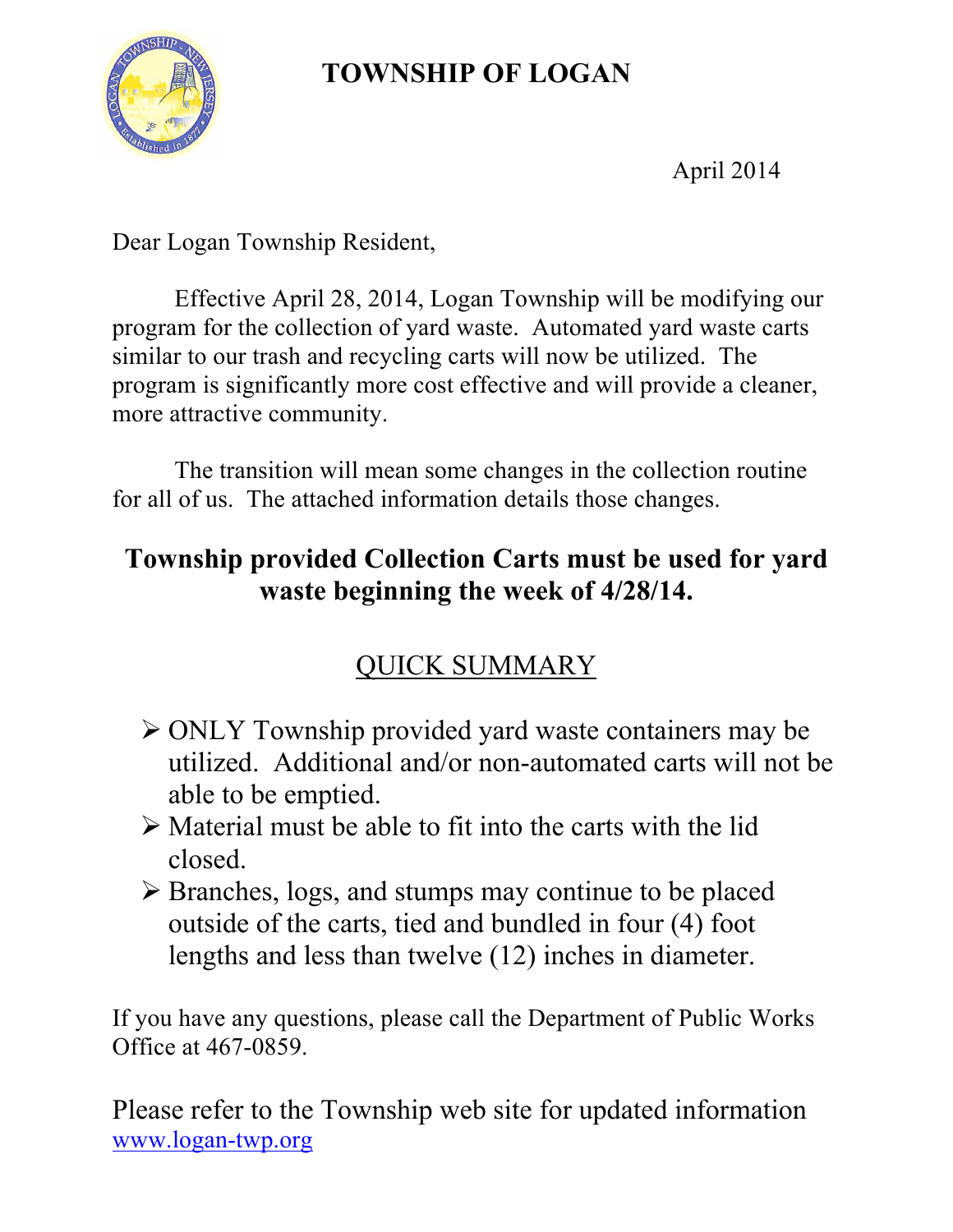**TOWNSHIP OF LOGAN**



### **ABOUT THE NEW AUTOMATED YARD WASTE COLLECTION SYSTEM**

### **The Cart**

The Township purchased and distributed the new yard waste carts that are specially constructed to be used in an automated or semi-automated collection system. The cart is designed for ease of handling, durability and has a lid which keeps odors in and moisture out. **It is the only container that can be used with the new system.**

The cart is being provided by the Township and has a serial number that corresponds to your address. The cart is the property of the Township. If a resident sells their property, the cart will remain at the address originally assigned to the container.

### **DO NOT REMOVE CARTS FROM RESIDENCE**

All residences have received a 95 gallon cart for yard waste. No other sizes are available.

### **Yard Waste Schedule**

Yard waste will **ONLY** be picked up the 1<sup>st</sup> Monday of the month during January, February & December. During the months of March through November, yard waste will be picked up every Monday. Yard waste consists of grass clippings, brush and leaves. These items should be placed in the new yard waste containers provided by the Township. Leaves may also be placed in biodegradable paper leaf bags during the months of October, November and December only. All Carts must be properly placed at the curb by no later than 6AM on the day of pickup.

### \*DO NOT USE PLASTIC BAGS\*

**CHRISTMAS TREES WILL BE PICKED UP ON TWO MONDAYS DURING THE MONTH OF JANUARY AND MAY BE LEFT WHOLE. (REFER TO YARD WASTE SCHEDULE FOR DATES)**